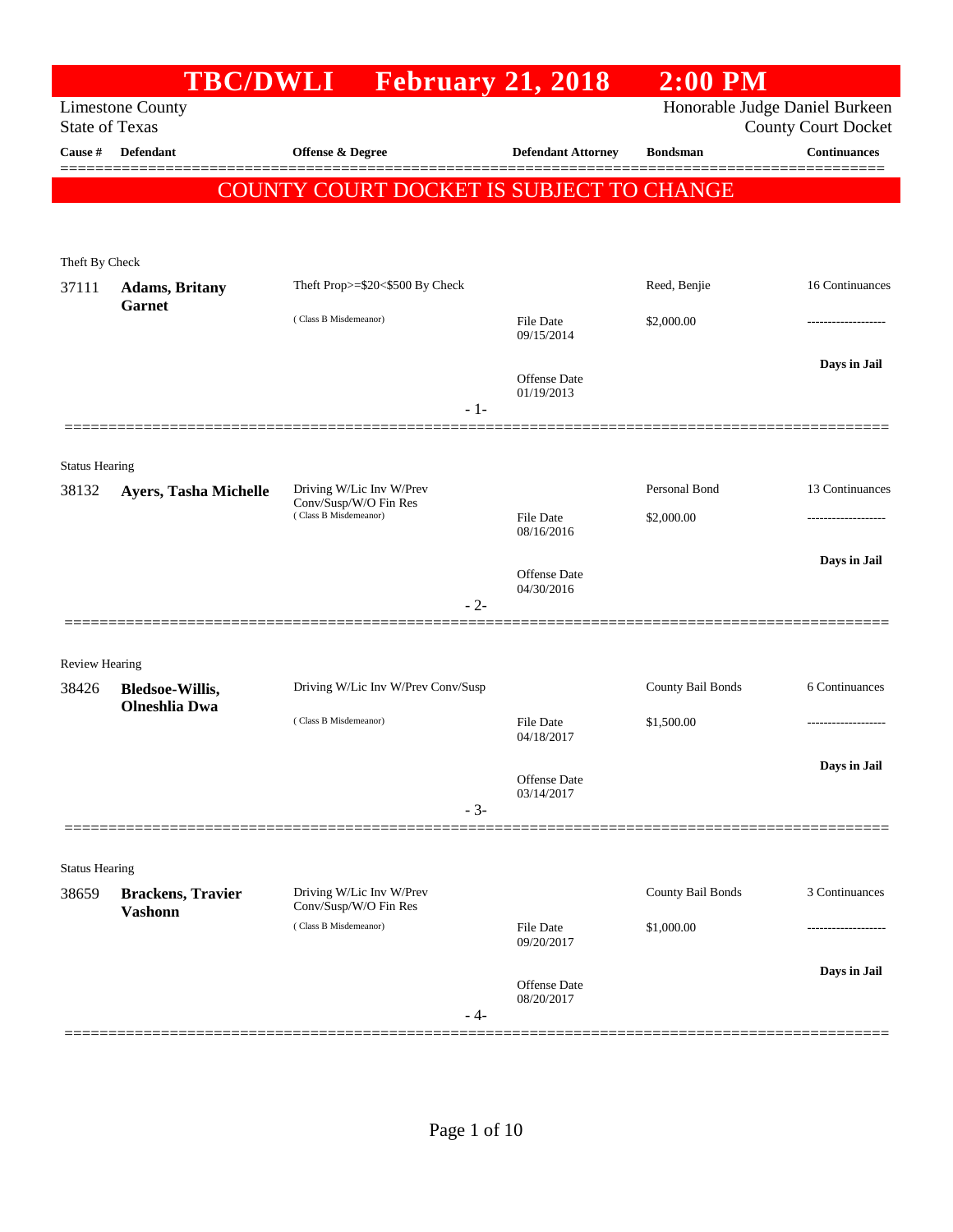|                                | <b>TBC/DWLI</b>         | <b>February 21, 2018</b>                                 |                                         | $2:00$ PM                       |                            |
|--------------------------------|-------------------------|----------------------------------------------------------|-----------------------------------------|---------------------------------|----------------------------|
| <b>State of Texas</b>          | <b>Limestone County</b> |                                                          |                                         | Honorable Judge Daniel Burkeen  | <b>County Court Docket</b> |
| Cause #                        | <b>Defendant</b>        | Offense & Degree                                         | <b>Defendant Attorney</b>               | <b>Bondsman</b>                 | <b>Continuances</b>        |
|                                |                         | COUNTY COURT DOCKET IS SUBJECT TO CHANGE                 |                                         |                                 |                            |
|                                |                         |                                                          |                                         |                                 |                            |
| Theft By Check                 |                         |                                                          |                                         |                                 |                            |
| 34522                          | Castano, Veronica       | Theft Prop>=\$20<\$500 By Check<br>(Class B Misdemeanor) | Reed, Justin<br>File Date<br>08/09/2010 | Reed, Justin<br>\$2,000.00      | 11 Continuances            |
|                                |                         | $-5-$                                                    | Offense Date<br>07/15/2008              |                                 | Days in Jail               |
|                                |                         |                                                          |                                         |                                 |                            |
| <b>Status Hearing</b><br>38649 | Cruz, Cesar Omar, Jr.   | Driving W/Lic Inv W/Prev                                 |                                         | Personal Bond                   | 3 Continuances             |
|                                |                         | Conv/Susp/W/O Fin Res<br>(Class B Misdemeanor)           | File Date<br>09/18/2017                 | \$1,000.00                      | .                          |
|                                |                         |                                                          | <b>Offense</b> Date                     |                                 | Days in Jail               |
|                                |                         | - 6-                                                     | 07/29/2017                              |                                 |                            |
| Theft By Check                 |                         |                                                          |                                         |                                 |                            |
| 37939                          | Davis, Brian            | Theft Prop>=\$20<\$500 By Check<br>(Class B Misdemeanor) | File Date                               | County Bail Bonds<br>\$1,000.00 | 21 Continuances            |
|                                |                         |                                                          | 05/04/2016                              |                                 | Days in Jail               |
|                                |                         | $-7-$                                                    | Offense Date<br>05/28/2014              |                                 |                            |
|                                |                         |                                                          |                                         |                                 |                            |
| Theft By Check<br>37941        | <b>Evans, Quincey</b>   | Theft Prop>=\$20<\$500 By Check                          |                                         | Personal Bond                   | 20 Continuances            |
|                                | Charles, Jr.            | (Class B Misdemeanor)                                    | <b>File Date</b><br>05/04/2016          | \$1,000.00                      |                            |
|                                |                         |                                                          | Offense Date                            |                                 | Days in Jail               |
|                                |                         | $-8-$                                                    | 02/06/2015                              |                                 |                            |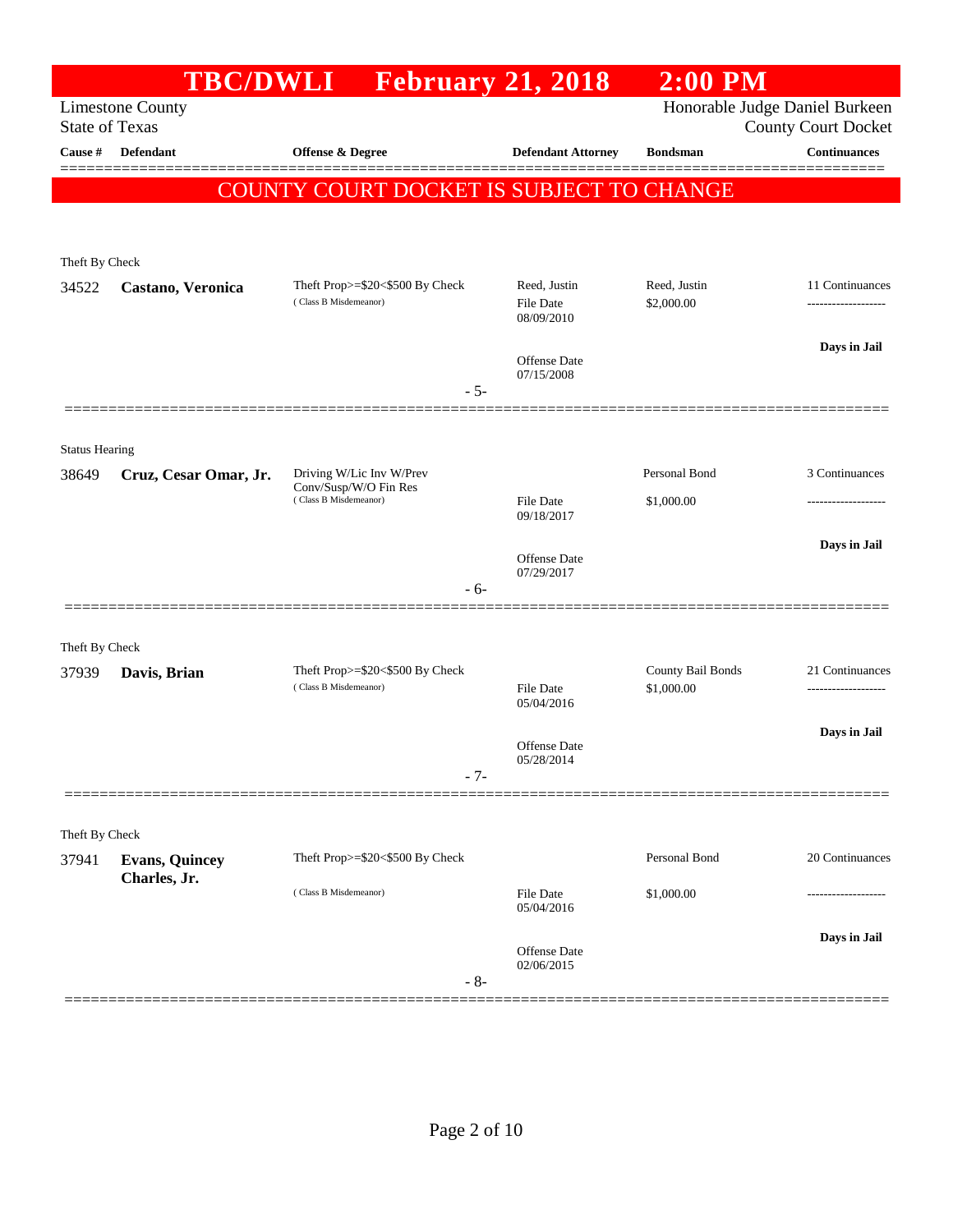|                         | <b>TBC/DWLI</b>              |                                                          | <b>February 21, 2018</b>         | <b>2:00 PM</b>                  |                                                              |
|-------------------------|------------------------------|----------------------------------------------------------|----------------------------------|---------------------------------|--------------------------------------------------------------|
| <b>State of Texas</b>   | <b>Limestone County</b>      |                                                          |                                  |                                 | Honorable Judge Daniel Burkeen<br><b>County Court Docket</b> |
| Cause #                 | <b>Defendant</b>             | Offense & Degree                                         | <b>Defendant Attorney</b>        | <b>Bondsman</b>                 | <b>Continuances</b>                                          |
|                         |                              | COUNTY COURT DOCKET IS SUBJECT TO CHANGE                 |                                  |                                 |                                                              |
|                         |                              |                                                          |                                  |                                 |                                                              |
|                         |                              |                                                          |                                  |                                 |                                                              |
| Theft By Check<br>38474 | <b>Flesher, Pamela Alice</b> | Theft Prop >=\$100<\$750                                 |                                  | Personal Bond                   | 4 Continuances                                               |
|                         |                              | (Class B Misdemeanor)                                    | <b>File Date</b><br>05/08/2017   | \$1,000.00                      |                                                              |
|                         |                              |                                                          |                                  |                                 | Days in Jail                                                 |
|                         |                              |                                                          | Offense Date<br>12/16/2015       |                                 |                                                              |
|                         |                              | $-9-$                                                    |                                  |                                 |                                                              |
|                         |                              |                                                          |                                  |                                 |                                                              |
| Theft By Check          |                              |                                                          |                                  |                                 |                                                              |
| 37787                   | Flores, Israel, III          | Theft Prop>=\$20<\$500 By Check<br>(Class B Misdemeanor) | <b>File Date</b>                 | County Bail Bonds<br>\$1,000.00 | 12 Continuances<br>-------------------                       |
|                         |                              |                                                          | 01/25/2016                       |                                 |                                                              |
|                         |                              |                                                          | Offense Date                     |                                 | Days in Jail                                                 |
|                         |                              | $-10-$                                                   | 04/19/2014                       |                                 |                                                              |
|                         |                              |                                                          |                                  |                                 |                                                              |
| Theft By Check          |                              |                                                          |                                  |                                 |                                                              |
| 37877                   | Garcia, Jose                 | Theft Prop >=\$100<\$750<br>(Class B Misdemeanor)        | Reed, Benjie<br><b>File Date</b> | Reed, Benjie<br>\$1,000.00      | 19 Continuances<br>                                          |
|                         |                              |                                                          | 03/31/2016                       |                                 |                                                              |
|                         |                              |                                                          | Offense Date                     |                                 | Days in Jail                                                 |
|                         |                              | $-11-$                                                   | 10/01/2015                       |                                 |                                                              |
|                         |                              |                                                          |                                  |                                 |                                                              |
| Theft By Check          |                              |                                                          |                                  |                                 |                                                              |
| 38496                   | Gwin, Karla S.               | Theft Prop $>=$ \$100 $<$ \$750                          |                                  | County Bail Bonds               | 5 Continuances                                               |
|                         |                              | (Class B Misdemeanor)                                    | <b>File Date</b><br>05/11/2017   | \$1,000.00                      | --------                                                     |
|                         |                              |                                                          |                                  |                                 | Days in Jail                                                 |
|                         |                              |                                                          | Offense Date<br>09/27/2016       |                                 |                                                              |
|                         |                              | $-12-$                                                   |                                  |                                 |                                                              |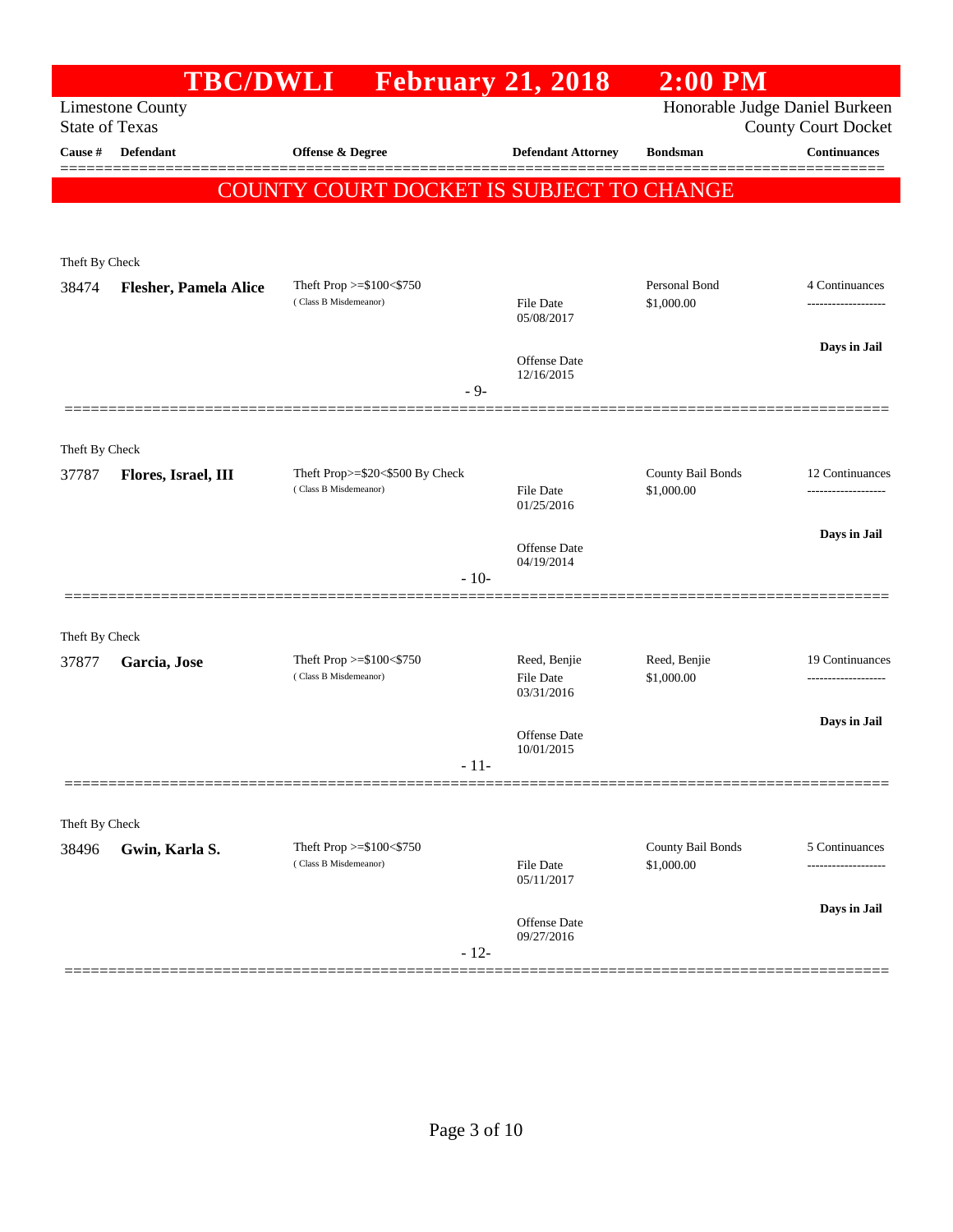|                         |                                 | TBC/DWLI February 21, 2018                        |        |                            | $2:00$ PM         |                                |
|-------------------------|---------------------------------|---------------------------------------------------|--------|----------------------------|-------------------|--------------------------------|
|                         | <b>Limestone County</b>         |                                                   |        |                            |                   | Honorable Judge Daniel Burkeen |
| <b>State of Texas</b>   |                                 |                                                   |        |                            |                   | <b>County Court Docket</b>     |
| Cause #                 | Defendant                       | Offense & Degree                                  |        | <b>Defendant Attorney</b>  | <b>Bondsman</b>   | <b>Continuances</b>            |
|                         |                                 | COUNTY COURT DOCKET IS SUBJECT TO CHANGE          |        |                            |                   |                                |
|                         |                                 |                                                   |        |                            |                   |                                |
|                         |                                 |                                                   |        |                            |                   |                                |
| Review Hearing<br>38459 | Hall, Serderrick                | Driving W/Lic Inv W/Prev                          |        |                            | County Bail Bonds | 4 Continuances                 |
|                         | <b>Danielle</b>                 | Conv/Susp/W/O Fin Res                             |        |                            |                   |                                |
|                         |                                 | (Class B Misdemeanor)                             |        | File Date<br>04/27/2017    | \$2,000.00        |                                |
|                         |                                 |                                                   |        |                            |                   | Days in Jail                   |
|                         |                                 |                                                   |        | Offense Date<br>02/23/2017 |                   |                                |
|                         |                                 |                                                   | $-13-$ |                            |                   |                                |
|                         |                                 |                                                   |        |                            |                   |                                |
| Review Hearing          |                                 |                                                   |        |                            |                   |                                |
| 38125                   | Hawkins, Gary<br><b>Michael</b> | Driving W/Lic Inv W/Prev<br>Conv/Susp/W/O Fin Res |        |                            | County Bail Bonds | 13 Continuances                |
|                         |                                 | (Class B Misdemeanor)                             |        | File Date<br>08/16/2016    | \$1,500.00        |                                |
|                         |                                 |                                                   |        |                            |                   |                                |
|                         |                                 |                                                   |        | Offense Date<br>04/17/2016 |                   | Days in Jail                   |
|                         |                                 |                                                   | $-14-$ |                            |                   |                                |
|                         |                                 |                                                   |        |                            |                   |                                |
| Review Hearing          |                                 |                                                   |        |                            |                   |                                |
| 36871                   | <b>Jackson, Brent Wayne</b>     | Driving W/Lic Inv W/Prev<br>Conv/Susp/W/O Fin Res |        |                            | County Bail Bonds | 15 Continuances                |
|                         |                                 | (Class B Misdemeanor)                             |        | File Date<br>03/13/2014    | \$3,000.00        | ----------------               |
|                         |                                 |                                                   |        |                            |                   |                                |
|                         |                                 |                                                   |        | Offense Date               |                   | Days in Jail                   |
|                         |                                 |                                                   | $-15-$ | 02/06/2014                 |                   |                                |
|                         |                                 |                                                   |        |                            |                   |                                |
| <b>Status Hearing</b>   |                                 |                                                   |        |                            |                   |                                |
| 38695                   | Lawler, Lisa Michelle           | Driving W/Lic Inv W/Prev                          |        |                            | County Bail Bonds | 2 Continuances                 |
|                         |                                 | Conv/Susp/W/O Fin Res<br>(Class B Misdemeanor)    |        | File Date                  | \$2,000.00        |                                |
|                         |                                 |                                                   |        | 10/13/2017                 |                   |                                |
|                         |                                 |                                                   |        | <b>Offense</b> Date        |                   | Days in Jail                   |
|                         |                                 |                                                   | $-16-$ | 08/11/2017                 |                   |                                |
|                         |                                 |                                                   |        |                            |                   |                                |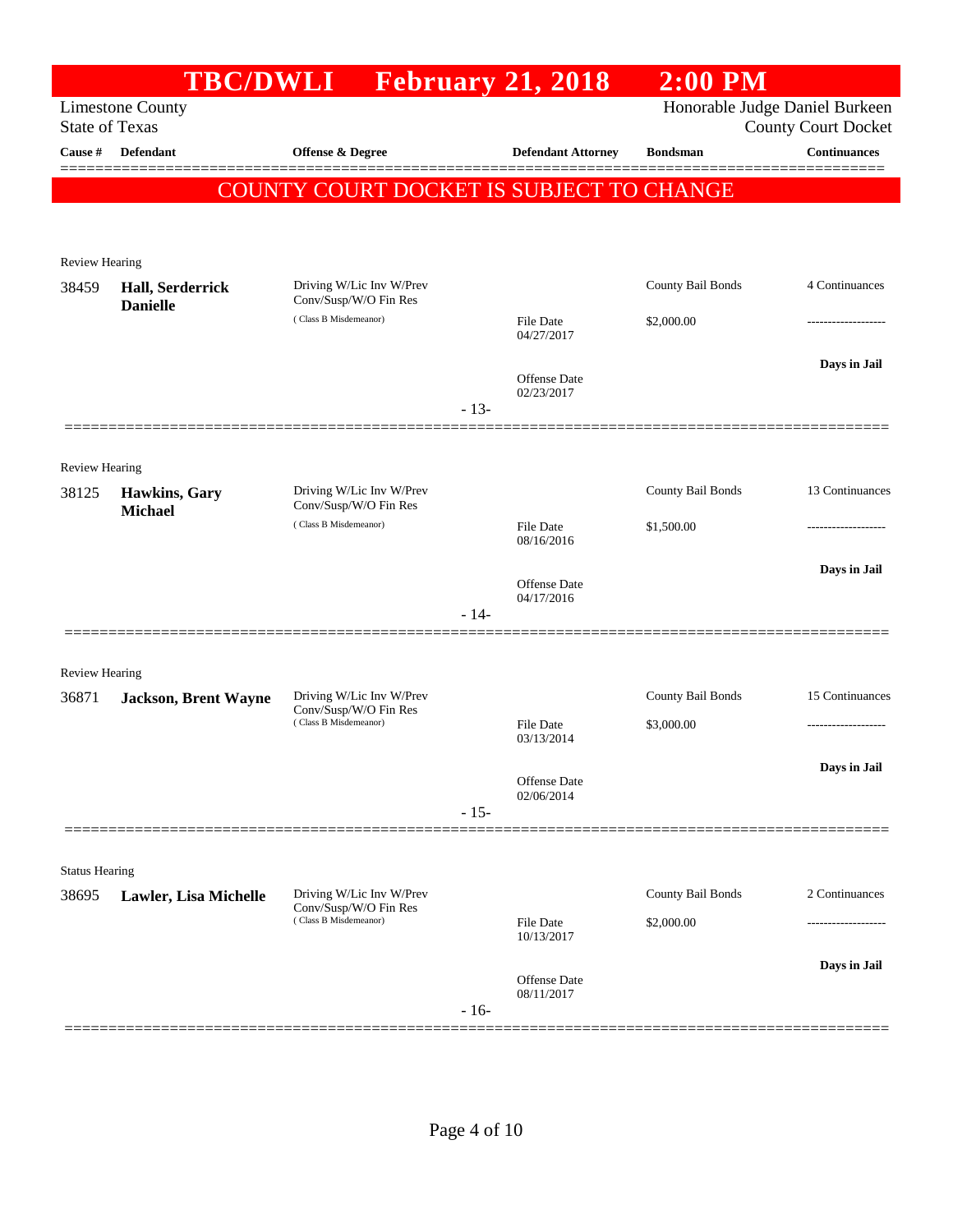|                       | <b>TBC/DWLI</b>          |                                                          | <b>February 21, 2018</b>                | $2:00$ PM                  |                                                              |
|-----------------------|--------------------------|----------------------------------------------------------|-----------------------------------------|----------------------------|--------------------------------------------------------------|
| <b>State of Texas</b> | <b>Limestone County</b>  |                                                          |                                         |                            | Honorable Judge Daniel Burkeen<br><b>County Court Docket</b> |
| Cause #               | <b>Defendant</b>         | <b>Offense &amp; Degree</b>                              | <b>Defendant Attorney</b>               | <b>Bondsman</b>            | <b>Continuances</b>                                          |
|                       |                          | COUNTY COURT DOCKET IS SUBJECT TO CHANGE                 |                                         |                            |                                                              |
| Theft By Check        |                          |                                                          |                                         |                            |                                                              |
| 38155                 | <b>Mansel, Sandy Kay</b> | Theft Prop>=\$20<\$500 By Check<br>(Class B Misdemeanor) | Reed, Justin<br>File Date<br>08/26/2016 | Reed, Justin<br>\$1,000.00 | 8 Continuances<br>.                                          |
|                       |                          | $-17-$                                                   | <b>Offense</b> Date<br>07/16/2015       |                            | Days in Jail                                                 |
| <b>Status Hearing</b> |                          |                                                          |                                         |                            |                                                              |
| 38359                 | <b>McMahon</b> , Stanley | Driving W/Lic Inv W/Prev<br>Conv/Susp/W/O Fin Res        |                                         | Personal Bond              | 9 Continuances                                               |
|                       | Ray                      | (Class B Misdemeanor)                                    | <b>File Date</b><br>01/26/2017          | \$1,000.00                 |                                                              |
|                       |                          | $-18-$                                                   | Offense Date<br>11/18/2016              |                            | Days in Jail                                                 |
| <b>Status Hearing</b> |                          |                                                          |                                         |                            |                                                              |
| 38433                 | Nutt, Linda Gail         | Driving W/Lic Inv W/Prev<br>Conv/Susp/W/O Fin Res        |                                         | Freebird Bail Bonds        | 8 Continuances                                               |
|                       |                          | (Class B Misdemeanor)                                    | <b>File Date</b><br>04/20/2017          | \$1,500.00                 |                                                              |
|                       |                          | $-19-$                                                   | Offense Date<br>03/13/2017              |                            | Days in Jail                                                 |
| <b>Status Hearing</b> |                          |                                                          |                                         |                            |                                                              |
| 38605                 | Owens, Tara Leigh        | Driving W/Lic Inv W/Prev                                 |                                         | Personal Bond              | 4 Continuances                                               |
|                       |                          | Conv/Susp/W/O Fin Res<br>(Class B Misdemeanor)           | <b>File Date</b><br>08/21/2017          | \$2,000.00                 |                                                              |
|                       |                          | $-20-$                                                   | Offense Date<br>04/20/2017              |                            | Days in Jail                                                 |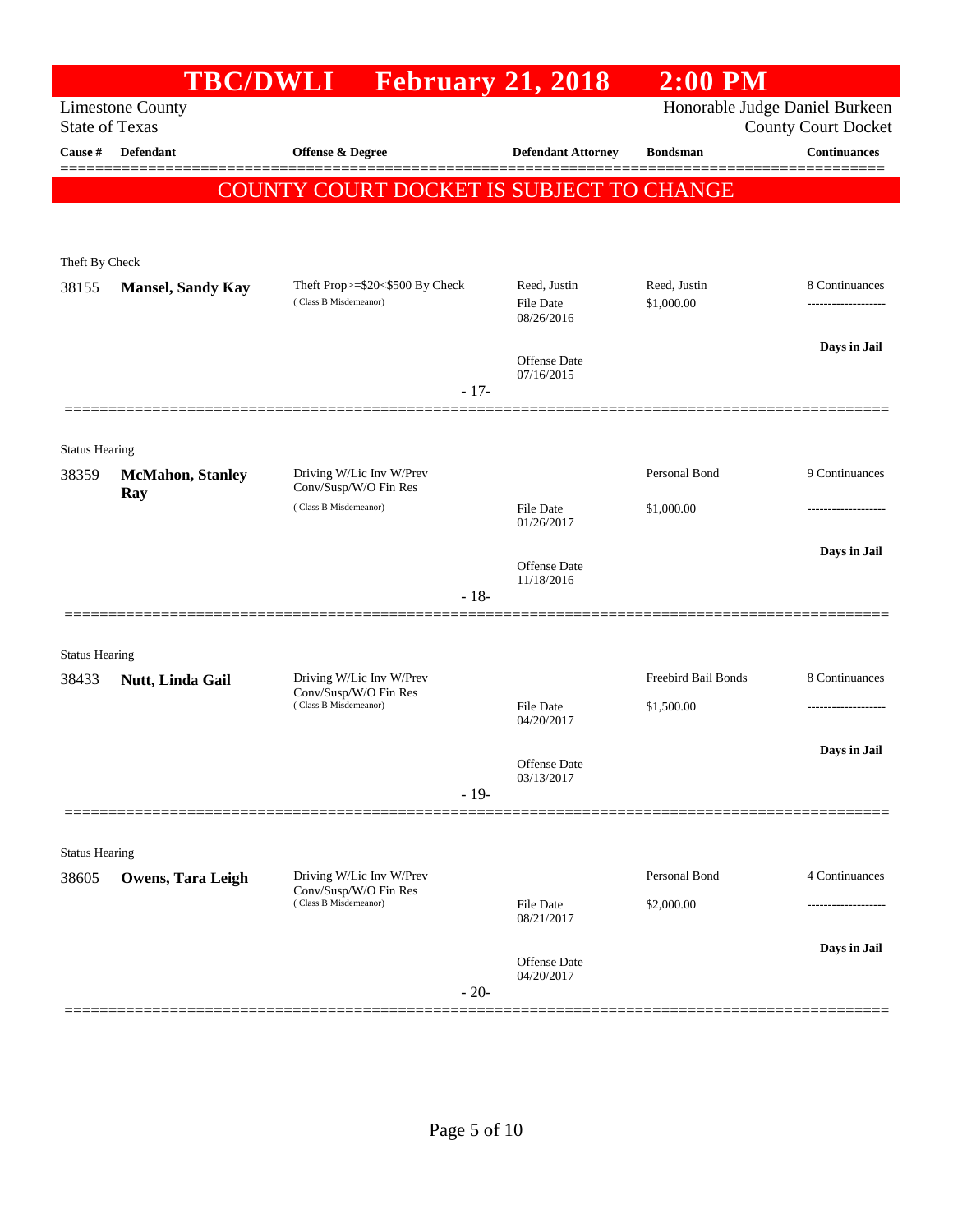|                       |                         | TBC/DWLI February 21, 2018                                                 |        |                            | $2:00$ PM                   |                                                              |
|-----------------------|-------------------------|----------------------------------------------------------------------------|--------|----------------------------|-----------------------------|--------------------------------------------------------------|
| <b>State of Texas</b> | <b>Limestone County</b> |                                                                            |        |                            |                             | Honorable Judge Daniel Burkeen<br><b>County Court Docket</b> |
| Cause #               | <b>Defendant</b>        | Offense & Degree                                                           |        | <b>Defendant Attorney</b>  | <b>Bondsman</b>             | <b>Continuances</b>                                          |
|                       |                         | COUNTY COURT DOCKET IS SUBJECT TO CHANGE                                   |        |                            |                             |                                                              |
|                       |                         |                                                                            |        |                            |                             |                                                              |
|                       |                         |                                                                            |        |                            |                             |                                                              |
| <b>Review Hearing</b> |                         | Driving W/Lic Inv W/Prev                                                   |        |                            | Personal Bond               | 2 Continuances                                               |
| 38261                 | Perry, Brandon Jocole   | Conv/Susp/W/O Fin Res<br>(Class B Misdemeanor)                             |        | File Date                  | \$1,000.00                  | ------------------                                           |
|                       |                         |                                                                            |        | 11/29/2016                 |                             |                                                              |
|                       |                         |                                                                            |        | <b>Offense</b> Date        |                             | Days in Jail                                                 |
|                       |                         |                                                                            | $-21-$ | 10/02/2016                 |                             |                                                              |
|                       |                         |                                                                            |        |                            |                             |                                                              |
| <b>Review Hearing</b> |                         |                                                                            |        |                            |                             |                                                              |
| 38408                 | Perry, Brandon Jocole   | Bail Jumping And Fail To Appear                                            |        |                            | Freebird Bail Bonds         | 2 Continuances                                               |
|                       |                         | (Class A Misdemeanor)                                                      |        | File Date<br>03/22/2017    | \$2,000.00                  |                                                              |
|                       |                         |                                                                            |        |                            |                             | Days in Jail                                                 |
|                       |                         |                                                                            |        | Offense Date<br>03/15/2017 |                             |                                                              |
|                       |                         |                                                                            | $-22-$ |                            |                             |                                                              |
|                       |                         |                                                                            |        |                            |                             |                                                              |
| <b>Review Hearing</b> |                         |                                                                            |        |                            |                             |                                                              |
| 38171                 | Price, Crystal Javon    | Driving W/Lic Inv W/Prev<br>Conv/Susp/W/O Fin Res<br>(Class B Misdemeanor) |        |                            | Personal Bond<br>\$2,000.00 | 10 Continuances                                              |
|                       |                         |                                                                            |        | File Date<br>09/15/2016    |                             |                                                              |
|                       |                         |                                                                            |        | <b>Offense</b> Date        |                             | Days in Jail                                                 |
|                       |                         |                                                                            | $-23-$ | 01/14/2016                 |                             |                                                              |
|                       |                         |                                                                            |        |                            |                             |                                                              |
| Review Hearing        |                         |                                                                            |        |                            |                             |                                                              |
| 38539                 | Price, Crystal Javon    | Driving W/Lic Inv W/Prev                                                   |        |                            | County Bail Bonds           | 5 Continuances                                               |
|                       |                         | Conv/Susp/W/O Fin Res<br>(Class B Misdemeanor)                             |        | File Date                  | \$2,000.00                  |                                                              |
|                       |                         |                                                                            |        | 06/20/2017                 |                             |                                                              |
|                       |                         |                                                                            |        | <b>Offense</b> Date        |                             | Days in Jail                                                 |
|                       |                         |                                                                            | $-24-$ | 05/12/2017                 |                             |                                                              |
|                       |                         |                                                                            |        |                            |                             |                                                              |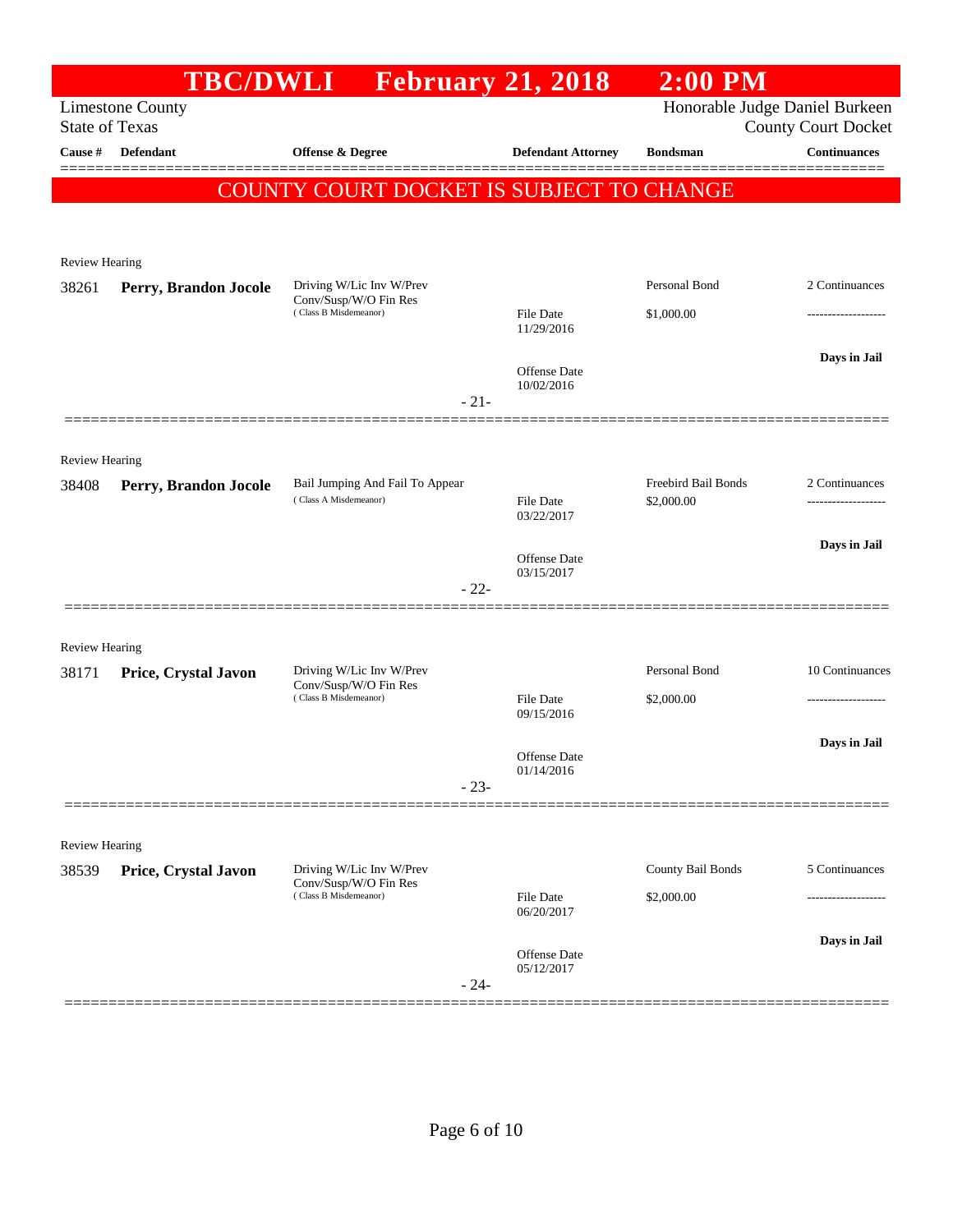|                       | <b>TBC/DWLI</b>                            |                                                          | <b>February 21, 2018</b>          | $2:00$ PM                         |                                                              |
|-----------------------|--------------------------------------------|----------------------------------------------------------|-----------------------------------|-----------------------------------|--------------------------------------------------------------|
| <b>State of Texas</b> | <b>Limestone County</b>                    |                                                          |                                   |                                   | Honorable Judge Daniel Burkeen<br><b>County Court Docket</b> |
| Cause #               | Defendant                                  | <b>Offense &amp; Degree</b>                              | <b>Defendant Attorney</b>         | <b>Bondsman</b>                   | <b>Continuances</b>                                          |
|                       |                                            | COUNTY COURT DOCKET IS SUBJECT TO CHANGE                 |                                   |                                   |                                                              |
|                       |                                            |                                                          |                                   |                                   |                                                              |
|                       |                                            |                                                          |                                   |                                   |                                                              |
| Theft By Check        |                                            |                                                          |                                   | Personal Bond                     | 19 Continuances                                              |
| 37978                 | Price, Twamocka                            | Theft Prop>=\$20<\$500 By Check<br>(Class B Misdemeanor) | <b>File Date</b><br>05/23/2016    | \$1,000.00                        |                                                              |
|                       |                                            |                                                          | <b>Offense</b> Date<br>09/15/2014 |                                   | Days in Jail                                                 |
|                       |                                            | $-25-$                                                   |                                   |                                   |                                                              |
| Theft By Check        |                                            |                                                          |                                   |                                   |                                                              |
| 37979                 | Price, Twamocka                            | Theft Prop>=\$20<\$500 By Check                          |                                   | Personal Bond                     | 19 Continuances                                              |
|                       |                                            | (Class B Misdemeanor)                                    | <b>File Date</b><br>05/23/2016    | \$1,000.00                        |                                                              |
|                       |                                            |                                                          | <b>Offense</b> Date               |                                   | Days in Jail                                                 |
|                       |                                            | $-26-$                                                   | 09/11/2014                        |                                   |                                                              |
|                       |                                            |                                                          |                                   |                                   |                                                              |
| Theft By Check        |                                            |                                                          |                                   |                                   |                                                              |
| 36772                 | Ray, Mary Ann                              | Theft Prop>=\$20<\$500 By Check<br>(Class B Misdemeanor) | <b>File Date</b><br>01/08/2014    | Freebird Bail Bonds<br>\$1,000.00 | 3 Continuances<br>------------------                         |
|                       |                                            |                                                          |                                   |                                   | Days in Jail                                                 |
|                       |                                            | $-27-$                                                   | Offense Date<br>04/14/2012        |                                   |                                                              |
|                       |                                            |                                                          |                                   |                                   |                                                              |
| <b>Status Hearing</b> |                                            |                                                          |                                   |                                   |                                                              |
| 38347                 | <b>Ritchie, Sterling</b><br><b>Everett</b> | Driving W/Lic Inv W/Prev<br>Conv/Susp/W/O Fin Res        | Froneberger, J<br>Douglas         | Player Bail Bonds                 | 8 Continuances                                               |
|                       |                                            | (Class B Misdemeanor)                                    | <b>File Date</b><br>01/26/2017    | \$2,500.00                        |                                                              |
|                       |                                            |                                                          | <b>Offense</b> Date               |                                   | Days in Jail                                                 |
|                       |                                            | $-28-$                                                   | 12/20/2016                        |                                   |                                                              |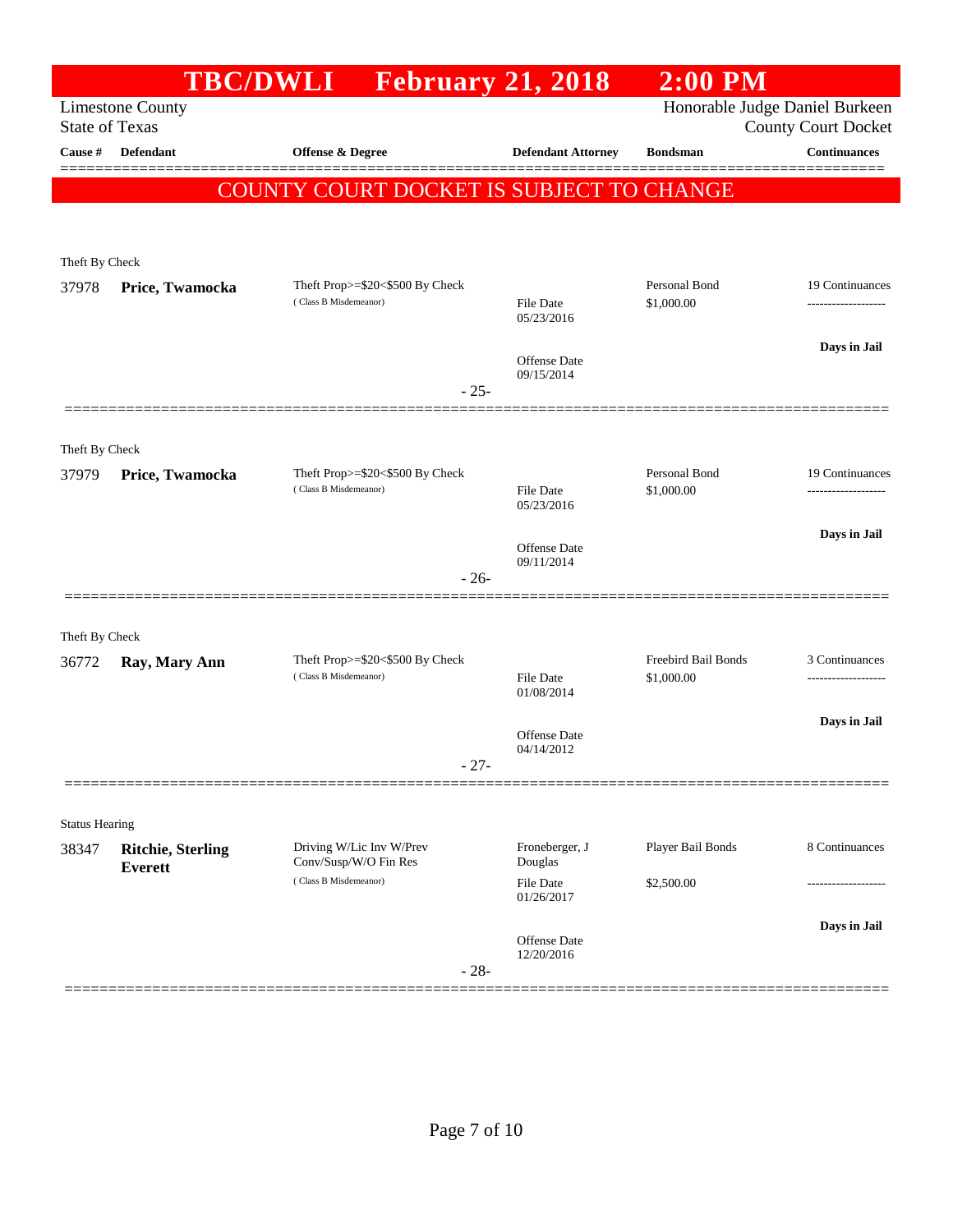|                       |                         | TBC/DWLI February 21, 2018                               |        |                                | $2:00$ PM                       |                                                              |
|-----------------------|-------------------------|----------------------------------------------------------|--------|--------------------------------|---------------------------------|--------------------------------------------------------------|
| <b>State of Texas</b> | <b>Limestone County</b> |                                                          |        |                                |                                 | Honorable Judge Daniel Burkeen<br><b>County Court Docket</b> |
| Cause #               | Defendant               | Offense & Degree                                         |        | <b>Defendant Attorney</b>      | <b>Bondsman</b>                 | <b>Continuances</b>                                          |
|                       |                         | COUNTY COURT DOCKET IS SUBJECT TO CHANGE                 |        |                                |                                 |                                                              |
|                       |                         |                                                          |        |                                |                                 |                                                              |
| <b>Review Hearing</b> |                         |                                                          |        |                                |                                 |                                                              |
| 38142                 | Saldivar, Saul          | Driving W/Lic Inv W/Prev                                 |        |                                | County Bail Bonds               | 14 Continuances                                              |
|                       |                         | Conv/Susp/W/O Fin Res<br>(Class B Misdemeanor)           |        | File Date                      | \$1,500.00                      |                                                              |
|                       |                         |                                                          |        | 08/23/2016                     |                                 |                                                              |
|                       |                         |                                                          |        | Offense Date                   |                                 | Days in Jail                                                 |
|                       |                         |                                                          | $-29-$ | 06/29/2016                     |                                 |                                                              |
|                       |                         |                                                          |        |                                |                                 |                                                              |
| Theft By Check        |                         |                                                          |        |                                |                                 |                                                              |
| 37984                 | <b>Saling, Corey</b>    | Theft Prop>=\$20<\$500 By Check<br>(Class B Misdemeanor) |        | <b>File Date</b>               | County Bail Bonds<br>\$1,000.00 | 4 Continuances                                               |
|                       |                         |                                                          |        | 05/23/2016                     |                                 |                                                              |
|                       |                         |                                                          |        | <b>Offense</b> Date            |                                 | Days in Jail                                                 |
|                       |                         |                                                          | $-30-$ | 05/28/2015                     |                                 |                                                              |
|                       |                         |                                                          |        |                                |                                 |                                                              |
| <b>Status Hearing</b> |                         |                                                          |        |                                |                                 |                                                              |
| 38620                 | Samora, Tiffany Jo      | Driving W/Lic Inv W/Prev                                 |        |                                | Personal Bond                   | 3 Continuances                                               |
|                       |                         | Conv/Susp/W/O Fin Res<br>(Class B Misdemeanor)           |        | File Date<br>08/24/2017        | \$1,000.00                      |                                                              |
|                       |                         |                                                          |        |                                |                                 | Days in Jail                                                 |
|                       |                         |                                                          |        | Offense Date<br>08/18/2017     |                                 |                                                              |
|                       |                         |                                                          | $-31-$ |                                |                                 |                                                              |
|                       |                         |                                                          |        |                                |                                 |                                                              |
| <b>Review Hearing</b> |                         |                                                          |        |                                |                                 |                                                              |
| 38676                 | Sikes, Bobby Joe, Jr.   | Driving W/Lic Inv W/Prev<br>Conv/Susp/W/O Fin Res        |        |                                | County Bail Bonds               | 3 Continuances                                               |
|                       |                         | (Class B Misdemeanor)                                    |        | <b>File Date</b><br>10/02/2017 | \$2,000.00                      |                                                              |
|                       |                         |                                                          |        |                                |                                 | Days in Jail                                                 |
|                       |                         |                                                          |        | Offense Date<br>09/03/2017     |                                 |                                                              |
|                       |                         |                                                          | $-32-$ |                                |                                 |                                                              |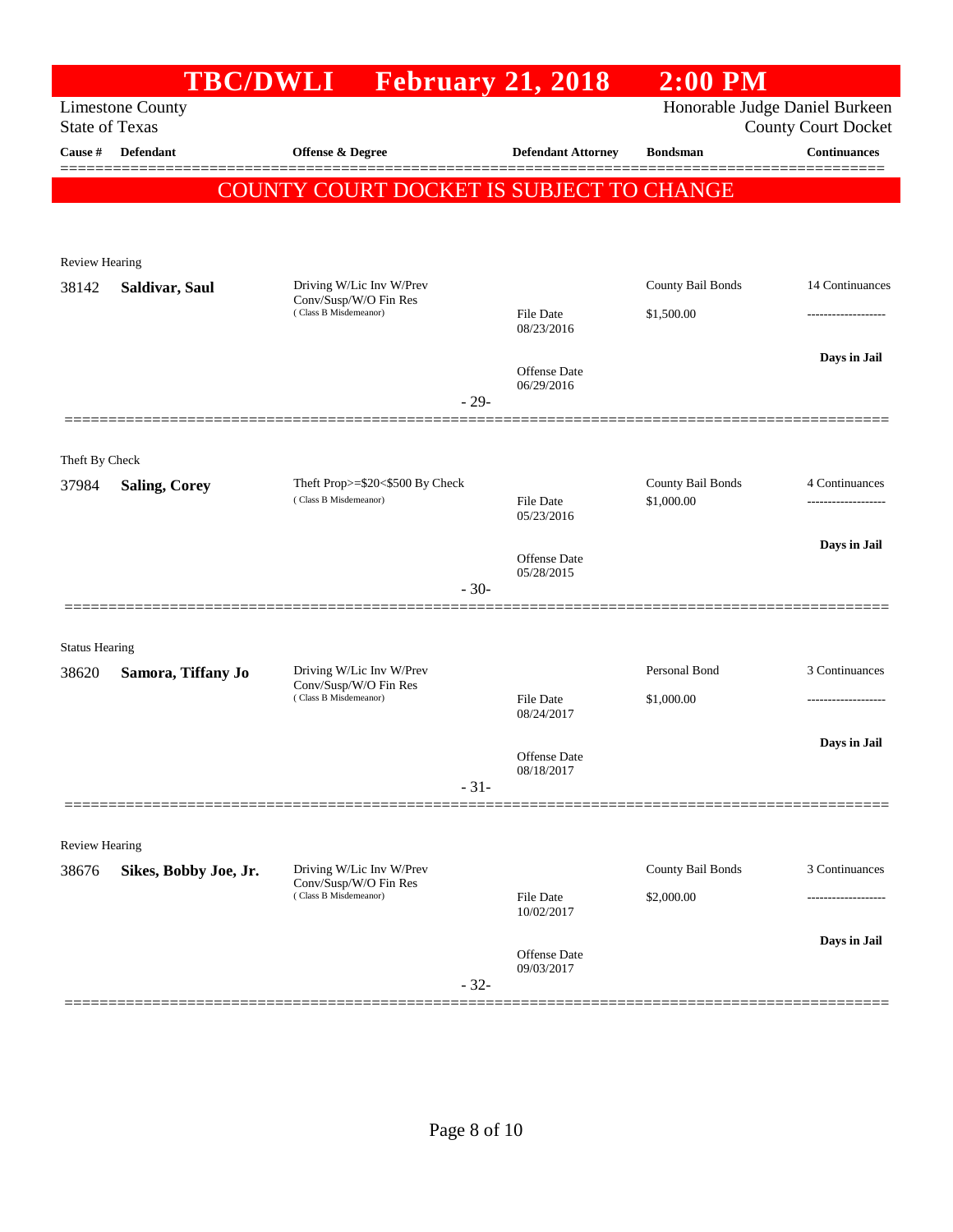|                                |                           | TBC/DWLI February 21, 2018                         |        |                                | $2:00$ PM         |                                |
|--------------------------------|---------------------------|----------------------------------------------------|--------|--------------------------------|-------------------|--------------------------------|
|                                | <b>Limestone County</b>   |                                                    |        |                                |                   | Honorable Judge Daniel Burkeen |
| <b>State of Texas</b>          |                           |                                                    |        |                                |                   | <b>County Court Docket</b>     |
| Cause #                        | Defendant                 | Offense & Degree                                   |        | <b>Defendant Attorney</b>      | <b>Bondsman</b>   | <b>Continuances</b><br>======= |
|                                |                           | COUNTY COURT DOCKET IS SUBJECT TO CHANGE           |        |                                |                   |                                |
|                                |                           |                                                    |        |                                |                   |                                |
| <b>Status Hearing</b>          |                           |                                                    |        |                                |                   |                                |
| 38654                          | <b>Smith, Brandon</b>     | Driving W/Lic Inv W/Prev                           |        |                                | County Bail Bonds | 4 Continuances                 |
|                                | <b>Christopher</b>        | Conv/Susp/W/O Fin Res                              |        |                                |                   |                                |
|                                |                           | (Class B Misdemeanor)                              |        | <b>File Date</b><br>09/18/2017 | \$1,000.00        |                                |
|                                |                           |                                                    |        |                                |                   | Days in Jail                   |
|                                |                           |                                                    |        | Offense Date<br>07/30/2017     |                   |                                |
|                                |                           |                                                    | $-33-$ |                                |                   |                                |
|                                |                           |                                                    |        |                                |                   |                                |
| Theft By Check                 |                           |                                                    |        |                                |                   |                                |
| 38488                          | Smith, Tawakani           | Theft Prop >= $$100<$750$<br>(Class B Misdemeanor) |        | <b>File Date</b>               |                   | 4 Continuances                 |
|                                |                           |                                                    |        | 05/09/2017                     |                   |                                |
|                                |                           |                                                    |        | Offense Date                   |                   | Days in Jail                   |
|                                |                           |                                                    | $-34-$ | 06/28/2016                     |                   |                                |
|                                |                           |                                                    |        |                                |                   |                                |
| <b>Review Hearing</b>          |                           |                                                    |        |                                |                   |                                |
| 38526                          | <b>Thompson, Jeffery</b>  | Driving W/Lic Inv W/Prev                           |        |                                | County Bail Bonds | 6 Continuances                 |
|                                | <b>Allen</b>              | Conv/Susp/W/O Fin Res<br>(Class B Misdemeanor)     |        | <b>File Date</b>               | \$2,500.00        |                                |
|                                |                           |                                                    |        | 06/15/2017                     |                   |                                |
|                                |                           |                                                    |        | Offense Date                   |                   | Days in Jail                   |
|                                |                           |                                                    |        | 05/14/2017                     |                   |                                |
|                                |                           |                                                    | $-35-$ |                                |                   |                                |
|                                |                           |                                                    |        |                                |                   |                                |
| <b>Status Hearing</b><br>38128 | <b>West, Chris Demont</b> | Driving W/Lic Inv W/Prev                           |        |                                | County Bail Bonds | 14 Continuances                |
|                                |                           | Conv/Susp/W/O Fin Res<br>(Class B Misdemeanor)     |        | <b>File Date</b>               | \$2,000.00        |                                |
|                                |                           |                                                    |        | 08/16/2016                     |                   |                                |
|                                |                           |                                                    |        | Offense Date                   |                   | Days in Jail                   |
|                                |                           |                                                    |        | 07/03/2016                     |                   |                                |
|                                |                           |                                                    | $-36-$ |                                |                   |                                |